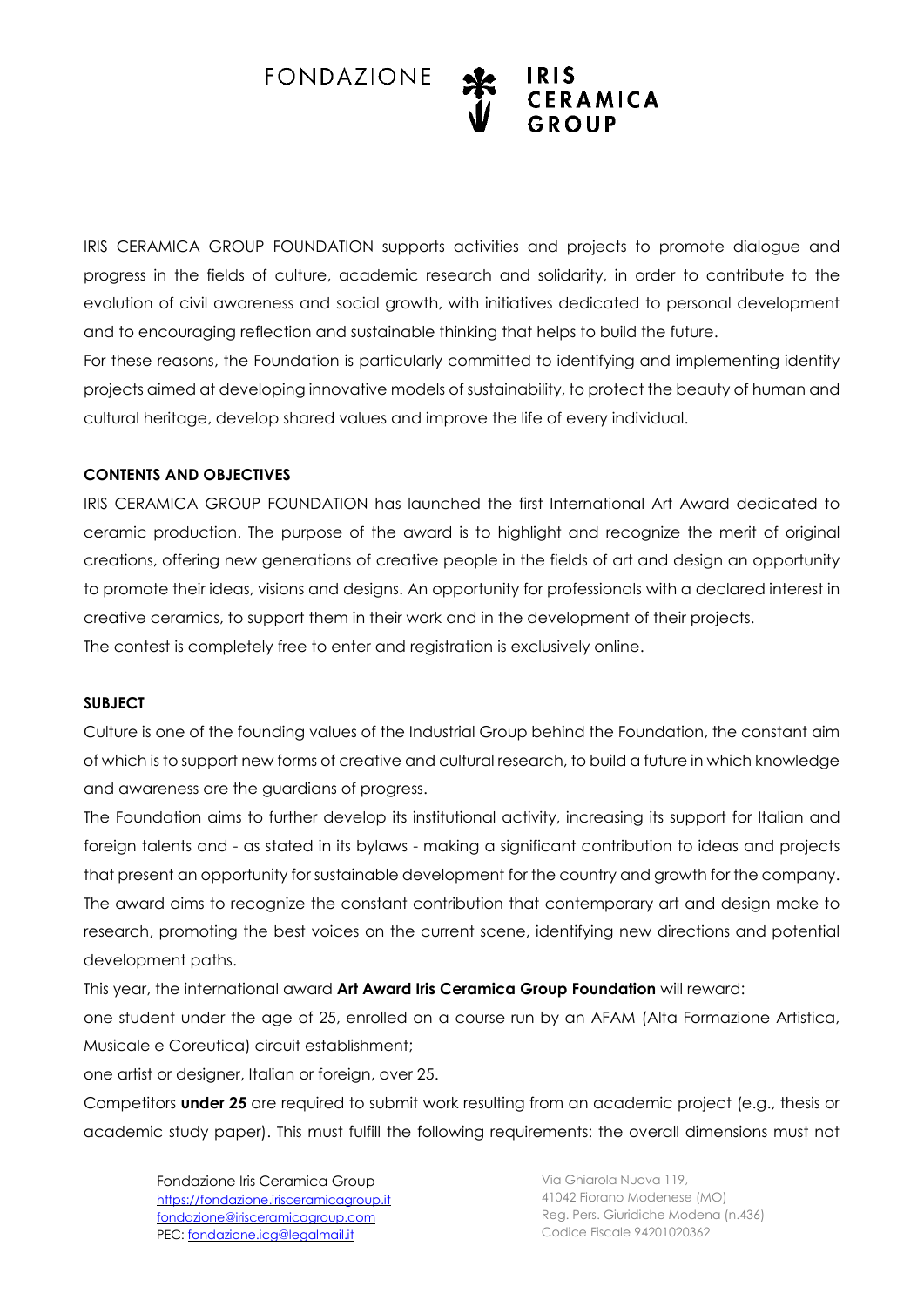

exceed 150x150 cm (even in the case of installations); it can consist of a multiplicity of materials, provided that ceramic is the dominant material in terms of design and creation.

Competitors **over 25** are required to present a sketch of a project or prototype for a limited edition item (maximum of 5 copies). The composition for which the design is presented must fulfill the following requirements: the overall dimensions must not exceed 150x150 cm (even in the case of installations); it can consist of a multiplicity of materials, provided that ceramic is the dominant materials in terms of design and creation.

#### **GUIDELINES**

The award will be presented to the project that best expresses the theme, bearing in mind the following parameters:

- originality of the work;
- technical, aesthetic and conceptual innovation.
- Sustainability of production in the choice of complementary materials and final installation display.

#### **MATERIALS REQUIRED**

For artists under 25, the following graphic materials are required:

- Five photographs (in the case of a completed work) or rendering in jpeg format: 1280X1024 pixels 72 dpi
- Five images of your choice (of works or other projects), deemed necessary to best describe the artist's research, in jpg format: 1280X1024 pixels 72 dpi
- Project summary in English (maximum 1800 characters)

For artists over 25, the following graphic materials are required:

- Sketch or rendering of a project, presented for the very first time on this occasion, in jpeg format 1280X1024 pixel 72 dpi
- Five images of your choice (of works or other projects), deemed necessary to best describe the artist's research, in jpg format: 1280X1024 pixel 72 dpi
- Project report in English (maximum 1800 characters)

#### **ENTRY REQUIREMENTS**

**For the under-25s section:** The award is open to a wide audience of young emerging talents, both in

Fondazione Iris Ceramica Group [https://fondazione.irisceramicagroup.it](https://fondazione.irisceramicagroup.it/) fondazione@irisceramicagroup.com PEC: [fondazione.icg@legalmail.it](mailto:fondazione.icg@legalmail.it)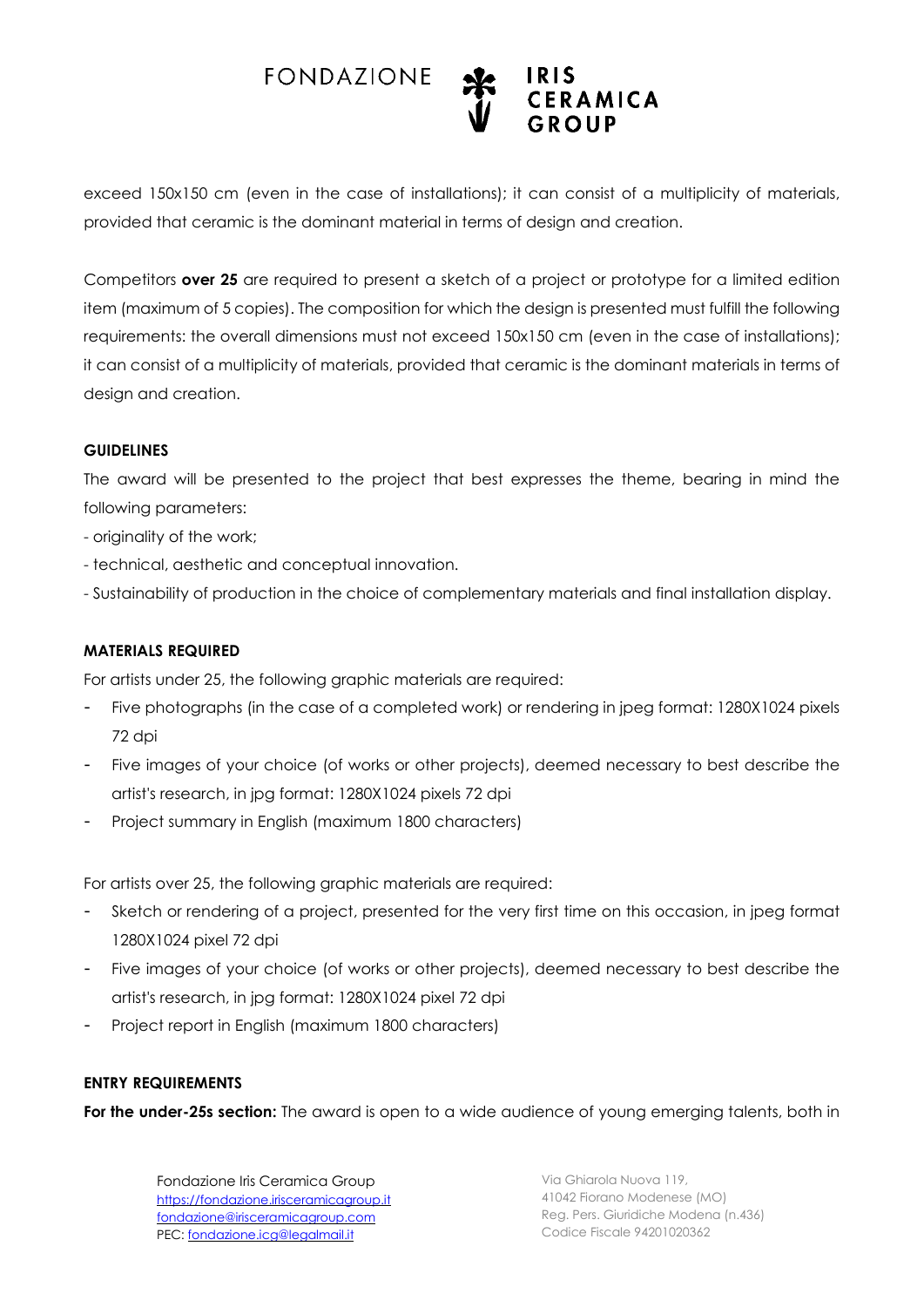

traditional forms of artistic expression and in the most innovative and creative languages of architecture and design, enrolled for the academic year 2021/2022 at an Institute of the AFAM circuit and under 25 years old as of December 31, 2021 Only individual entries are allowed.

**For the over-25s section:** The award is open to international artists and creatives, working both in traditional forms of artistic expression and in more strictly technological languages of design, who were 25 or over as of December 31, 2021.

Only individual entries are allowed.

#### **REGISTRATION**

Registering for the contest is free.

You must register and upload your materials by **September 30, 2022**, by completing the online registration form at https://prize.irisceramicagroup.com/ with the accreditation details and obtaining an alphanumeric identification code to upload the materials required.

Further information may be requested by emailing the organization office at: [prize@irisceramicagroup.com](mailto:prize@irisceramicagroup.com) .

#### **SENDING OF MATERIALS**

In order to ensure equal opportunities and for the purpose of subsequent publication, participants must comply with the following when submitting materials.

Participation in the contest is anonymous.

To ensure anonymity, an alphanumeric code identifying the project will be assigned by the system when completing the online registration form.

All materials must be uploaded by clicking on upload in the reserved area at the following link [\(https://prize.irisceramicagroup.com/\)](https://prize.irisceramicagroup.com/) accessible after registration. Once accredited, the requested materials can be uploaded anonymously.

All files in the format requested will automatically be renamed by the system, with a code assigned in order to ensure anonymity in respect of the judging panel.

Once uploaded, no further changes may be made to the entry.

All materials must be uploaded by September 30, 2022.

Entries made in accordance with the guidelines stated in this document will not be returned.

Fondazione Iris Ceramica Group [https://fondazione.irisceramicagroup.it](https://fondazione.irisceramicagroup.it/) fondazione@irisceramicagroup.com PEC: [fondazione.icg@legalmail.it](mailto:fondazione.icg@legalmail.it)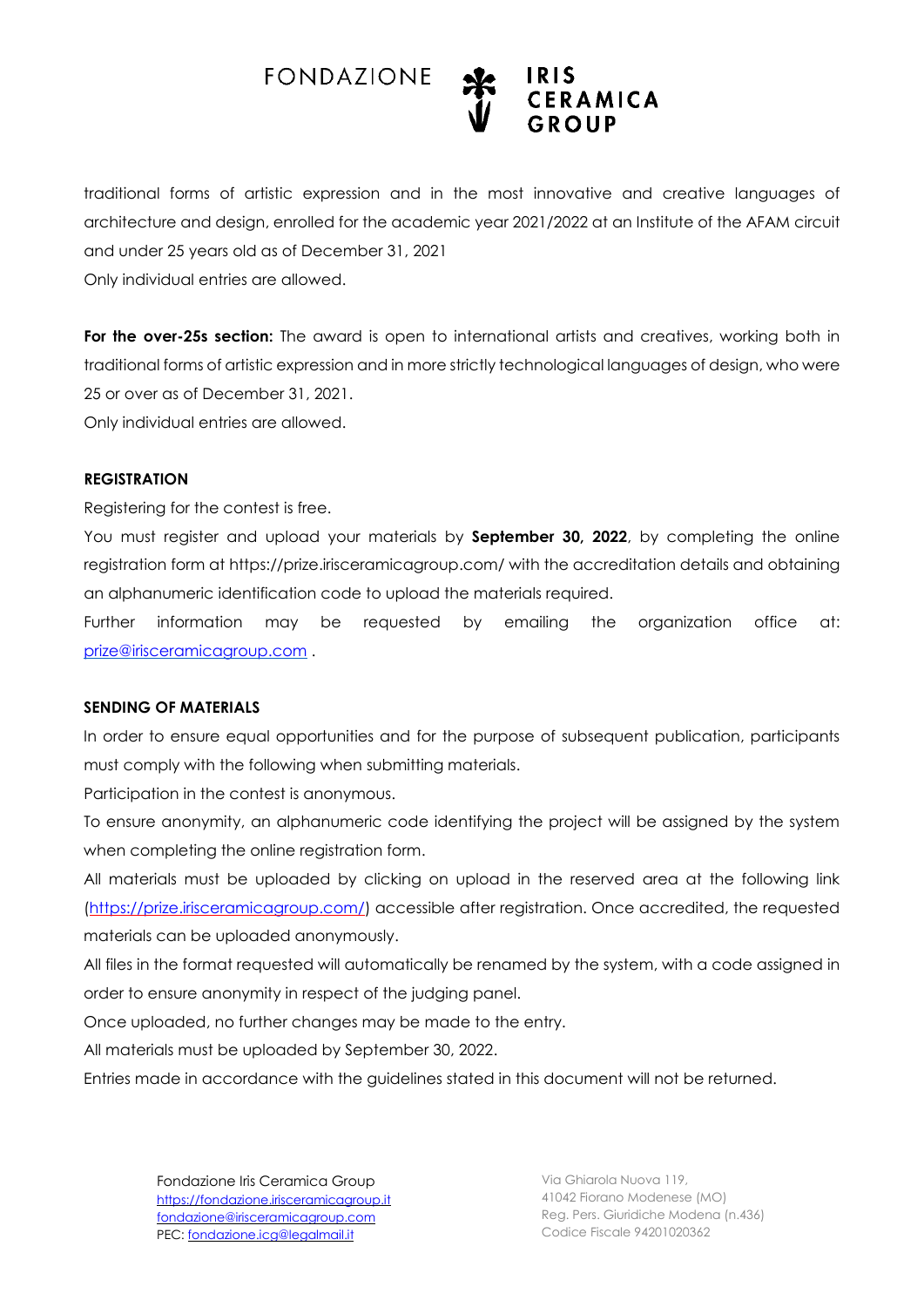

### **PRIZE**

**For the under-25s section**, the Judging Panel will award the following prize:

- a) A prize of EUR 2,000 for the winning student
- b) A prize of ceramic materials to the value of EUR 5,000 for the establishment at which the winning student is enrolled.
- c) Online sharing of the winning project(s) selected on all the Group's media.
- d) Victory certificate(s).
- e) The best 10 projects / works will be selected by the Judging Panel and exhibited at the Iris Ceramica Group Gallery in Milan in October 2022, together with the winning creation, presented in its physical form for the first time.

**For the over-25s section**, the Judging Panel will award the following prize:

- a) A prize of EUR 10,000 for the winner. The prize is intended to be a production/purchase award: the amount paid to the winner will in fact cover the costs of designing, producing and purchasing the work that will be placed in the Iris Ceramica Group Historical Museum collection.
- b) Online sharing of the winning project(s) selected on all the Group's media.
- c) Victory certificate(s).
- d) The best 10 sketches will be selected by the Judging Panel and exhibited at the Iris Ceramica Group Gallery in Milan in October 2022, together with the winning creation, presented in its physical form for the first time.

## **JUDGING PANEL**

The Judging Panel, whose decision will be final and unappealable, will be appointed by the organizations and institutions promoting the contest, and consist of five members:

- 1. Antonia Iannone (gallery owner)
- 2. Pietro Cantore (gallery owner)
- 3. Tommaso Corvi Mora (gallery owner and ceramicist)
- 4. Judith S. Schwartz (emeritus professor at New York University)
- 5. Giovanna Cassese (President of ISIA Faenza; coordinator of the AFAM technical committee at the Ministry of Education)
- 6. Federica Minozzi CEO, Iris Ceramica Group

## **PROCESSING OF PERSONAL DATA**

Fondazione Iris Ceramica Group [https://fondazione.irisceramicagroup.it](https://fondazione.irisceramicagroup.it/) fondazione@irisceramicagroup.com PEC: [fondazione.icg@legalmail.it](mailto:fondazione.icg@legalmail.it)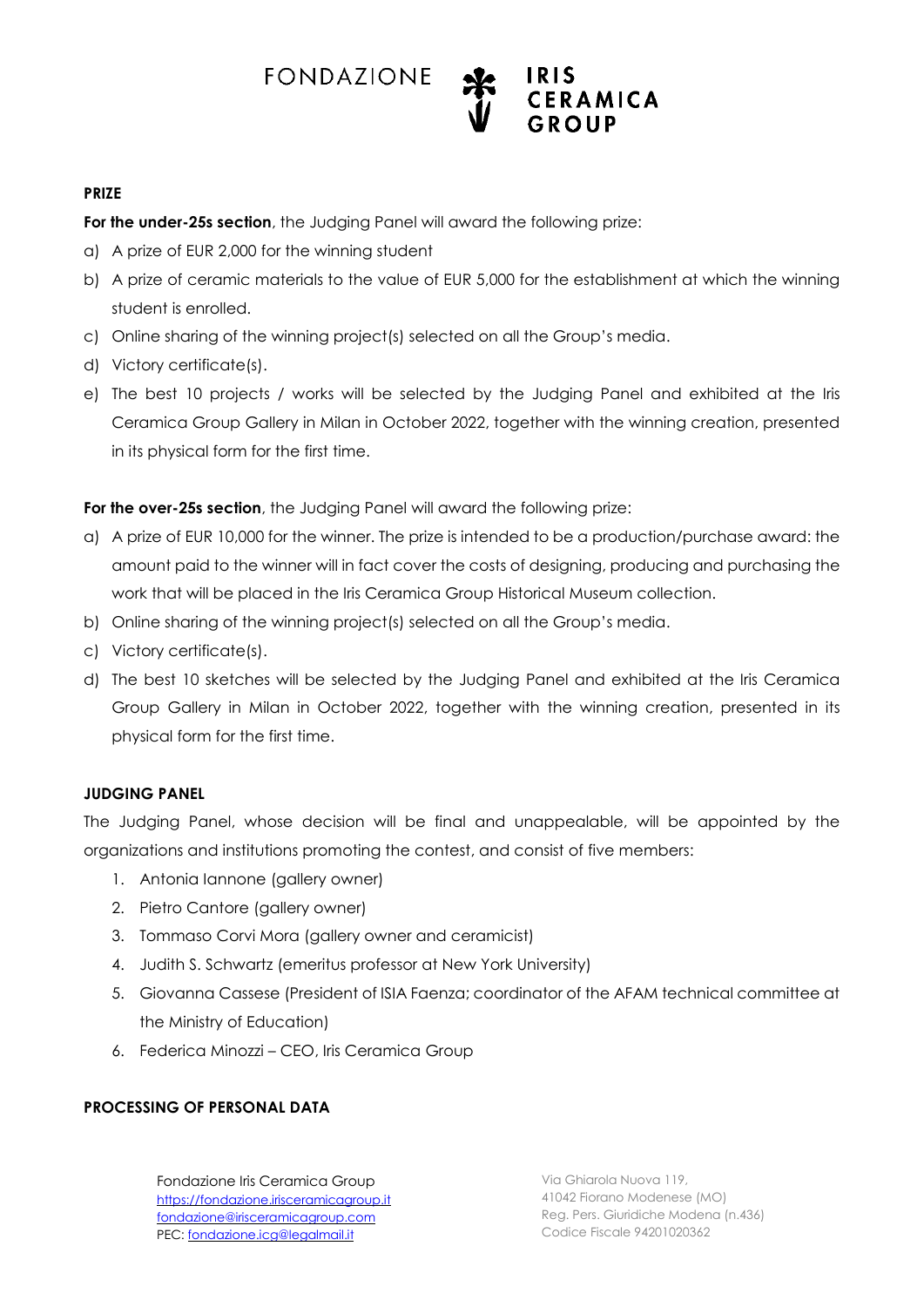

The personal data sent by candidates with the application form, pursuant to Legislative Decree 196/2003 and EU Regulation 2016/679 on Data Protection, will be processed for the purposes of managing this contest.

#### **EXCLUSIONS**

The following will not be allowed to take part in this contest: members of the judging panel or their spouses, relatives or in-laws, employees of the contest promoters.

Entries that do not comply with the required terms of anonymity will be excluded from the contest.

#### **RESULTS AND PUBLICATION**

The judging panel will complete its work by **October 15, 2022**.

The results will be published at [www.irisceramicagroup.com](http://www.irisceramicagroup.com/) and <https://prize.irisceramicagroup.com/> on **October 27, 2022**.

The Judging Panel will publish a final report outlining the evaluation criteria and motivation in respect of the winning entry.

The organizers reserve the right to publish all entries submitted, including creating a catalog of entries intended to encourage professionals and in the general interests of the community.

#### **OWNERSHIP OF THE MATERIALS**

By submitting proposals, contest participants expressly consent to the use of their designs for the purposes listed above. No payments will be due to the participants for the above uses, other than those stated under "PRIZES" above.

Participants agree to the sharing and promotion of submitted entries, granting a perpetual and exclusive license for their use by the promoter without geographical limitation.

Any collaboration arising between the participants and promoters will be regulated at a later date, and separately between the parties. Participants declare, under their own responsibility, that they are the authors of the submitted entries, and sole owners of the related copyright. Competitors therefore assume all responsibility and liability for any disputes that may arise in respect of originality of the work and/or ownership of the aforementioned copyrights.

Participants also declare that they are responsible for the content of their work, exempting and indemnifying the promoter of the contest against any claim and/or action whatsoever by third parties and are required to compensate the promoter for any detrimental consequences, including any legal expenses and out-of-court expenses they may suffer as a result of infringement of the foregoing.

Fondazione Iris Ceramica Group [https://fondazione.irisceramicagroup.it](https://fondazione.irisceramicagroup.it/) fondazione@irisceramicagroup.com PEC: [fondazione.icg@legalmail.it](mailto:fondazione.icg@legalmail.it)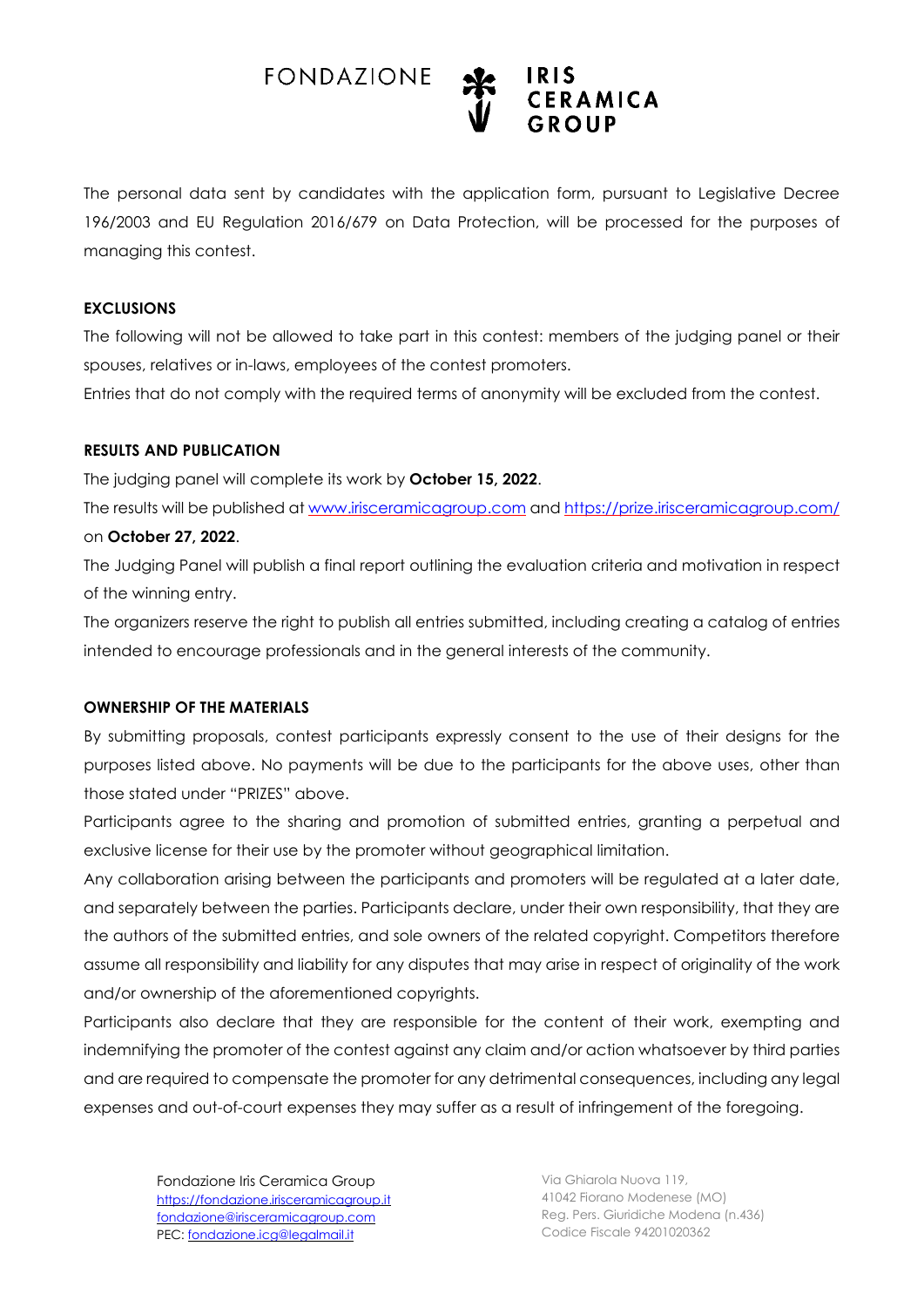

## **RULES**

The organization accepts no liability for any technical problems, errors, cancellations, and/or malfunction/failure of lines of communication that may occur in the transmission of files.

By submitting entries, the participant implicitly declares that he/she is the author and lawful holder of all rights.

The organization reserves the right to suspend, extend, postpone or cancel this award at any time and for any reason.

The winners are chosen by the Judging Panel and their decision is final.

The Judging Panel reserves the right, at its discretion and at any time, to exclude any project received that is not in line with the requirements stated in the rules, even if previously uploaded to the website. Participants nevertheless exempt the organizers from any third party liability deriving from use of the entries under the terms and for the purposes described in these rules.

The Judging Panel will evaluate the entrant's ability to interpret the theme, creativity and the technical content of the images submitted.

## **EXCLUSION CRITERIA**

The following submissions will be excluded:

- Any entry which infringes common decency.
- Projects that have already won or been mentioned in other national or international competitions or have been widely published in magazines and on websites.
- The Judging Panel may also exclude, at their discretion, anyone whose conduct is not consistent with fair competition.

## **ACCEPTANCE**

By submitting an entry, participants accept, without reservation, the conditions outlined in the call for submissions and consent to be bound by the Judging Panel's assessments, both for interpretation of the call for submissions and evaluation of the competing designs.

The Promoter accepts no responsibility for any problem or circumstance that could impede the running of, or participation in, this contest.

The authors of entries guarantee that they are exclusively their own work and ingenuity and meet the requirements of innovation and originality.

All matters not expressly provided for in the rules, will be governed by the general provisions of

Fondazione Iris Ceramica Group [https://fondazione.irisceramicagroup.it](https://fondazione.irisceramicagroup.it/) fondazione@irisceramicagroup.com PEC: [fondazione.icg@legalmail.it](mailto:fondazione.icg@legalmail.it)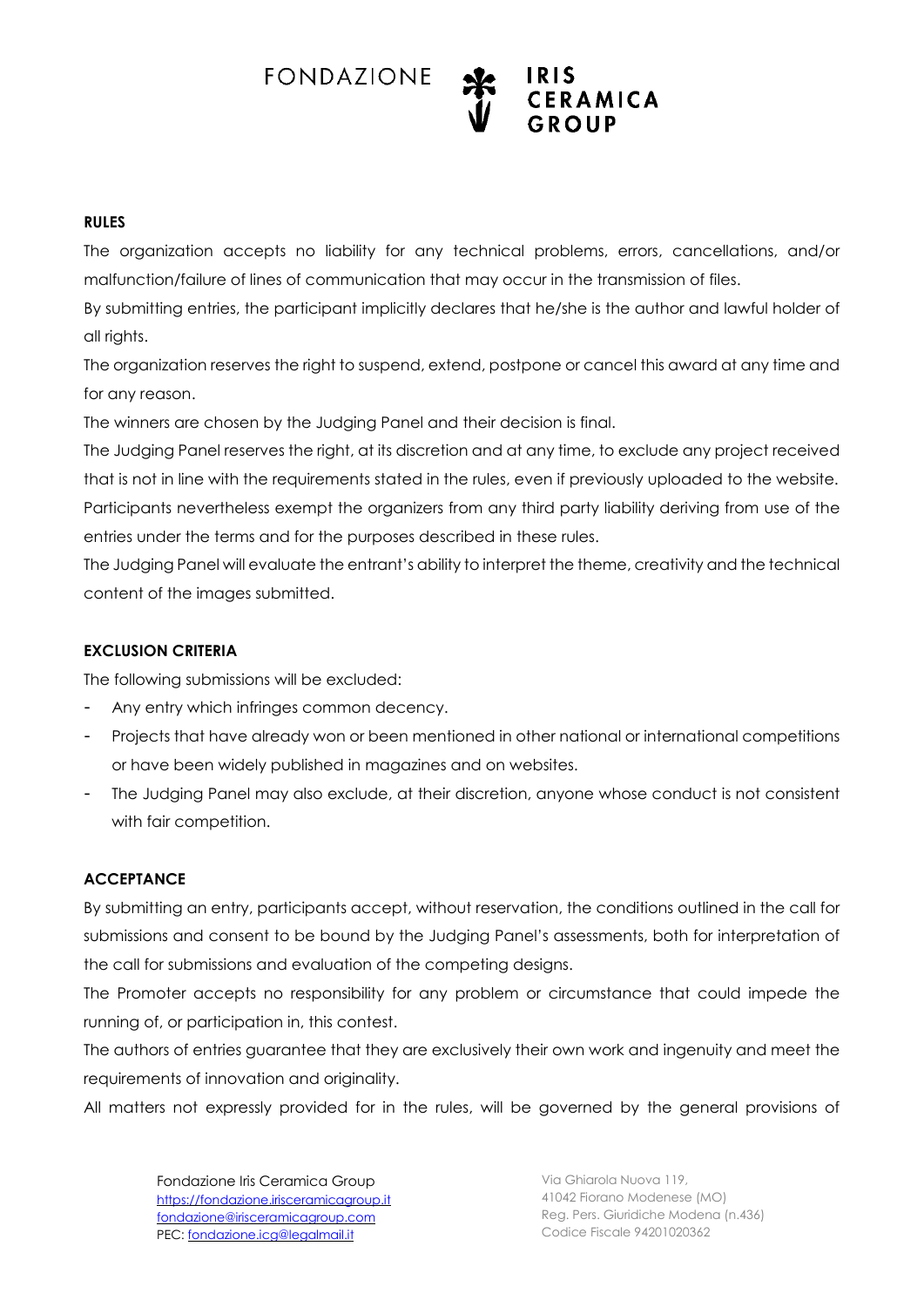

applicable community, national and regional legislation. If the organizers find any infringement of the rules by participants, they have the right to disqualify the entry at any time without liability.

#### **INFORMATION**

Judging Panel members are prohibited from disclosing information to participants. Any request for information must be sent to the contest organizers at the following email address: prize@irisceramicagroup.com

Fondazione Iris Ceramica Group [https://fondazione.irisceramicagroup.it](https://fondazione.irisceramicagroup.it/) fondazione@irisceramicagroup.com PEC: [fondazione.icg@legalmail.it](mailto:fondazione.icg@legalmail.it)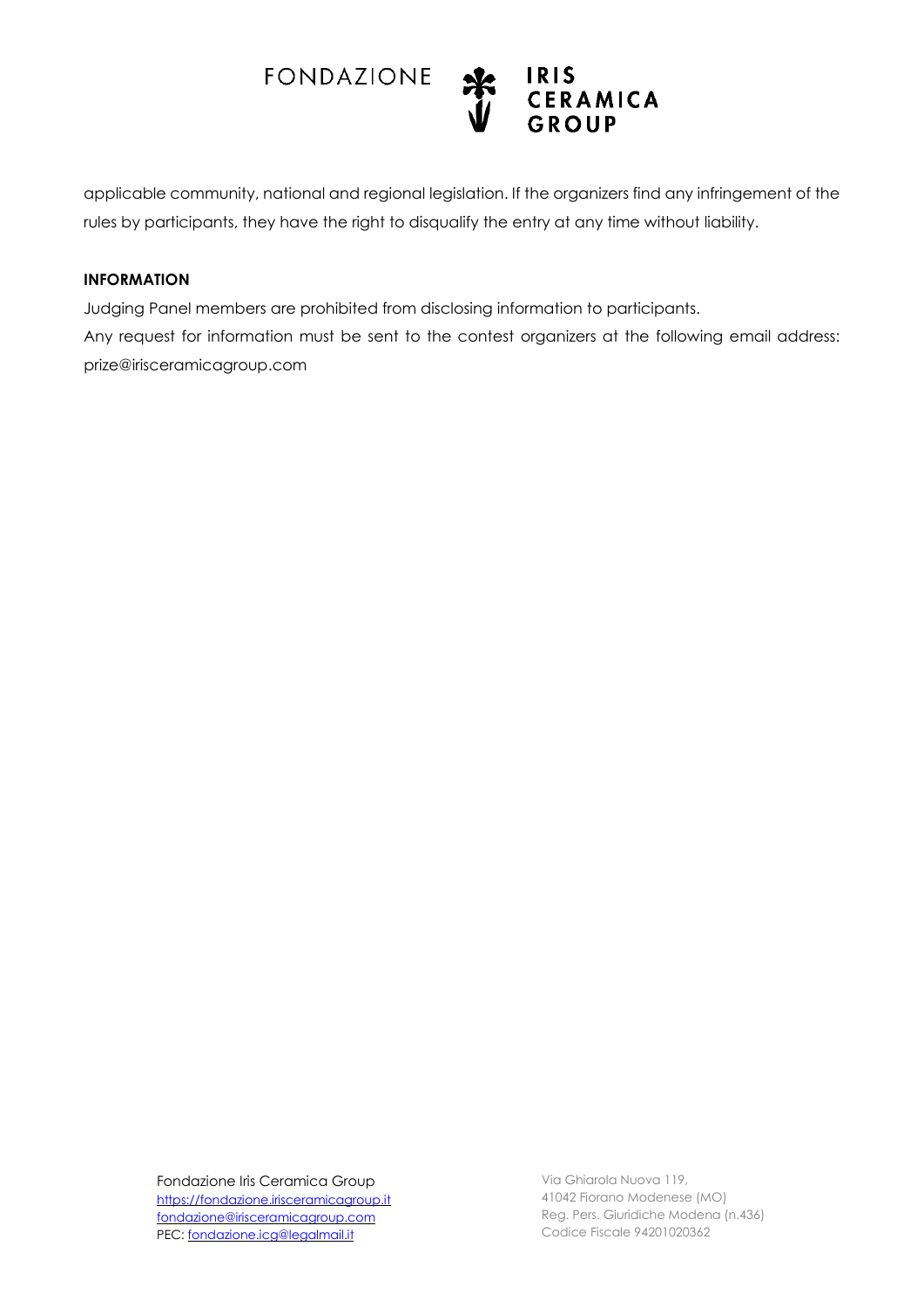



## **Personal data protection code – Notice pursuant to article 13 of EU Regulation 2016/679**

The following notice is given in accordance with the provisions of this document to participants registered with the online platform [https://prize.irisceramicagroup.com/:](https://prize.irisceramicagroup.com/)

Dear Participant,

We wish to inform you that Legislative Decree No. 196 of June 30, 2003 (protection of personal data) and Regulation (EU) 2016/679 on Data Protection provide for the protection of individuals and other entities with regard to the processing of personal data. In accordance with the aforementioned legislative decree, this processing will be handled in line with the principles of accuracy, lawfulness, relevance and transparency, protecting confidentiality and your rights.

Pursuant to Art. 13 of the aforementioned Decree, we provide the following information:

Contact details of the Data Controller:

The Data Controller of your data is Graniti Fiandre S.P.A., via Radici Nord, 112- 42014 Reggio Emilia, VAT No. 01411010356, telephone: 0536819611, email: [privacy@granitifiandre.it](mailto:privacy@granitifiandre.it) 

1. Processing purpose and methods:

the personal data is processed for the purpose of allowing participation in the contest referred to in the "Notice of contest" document and promoting the professional image of the participant.

Data will be processed in the following ways: processing with electronic and computerized tools.

2. Type of data processed:

personal data and an email address will be requested at the time of registration for the contest.

3. Nature of the provision of data:

The processing of your data is lawful pursuant to Article 6, paragraph 1, letter B of EU Regulation 2016/679 on Data Protection.

4. Duration of data processing:

The data will be processed for the duration of the contest and for an adequate period of time consistent with promoting the participant's professional skills. A regular data obsolescence check is carried out.

5. Data processing tools and logic:

in relation to the purposes mentioned here, the processing takes place using manual, computerized

Fondazione Iris Ceramica Group [https://fondazione.irisceramicagroup.it](https://fondazione.irisceramicagroup.it/) fondazione@irisceramicagroup.com PEC: [fondazione.icg@legalmail.it](mailto:fondazione.icg@legalmail.it)